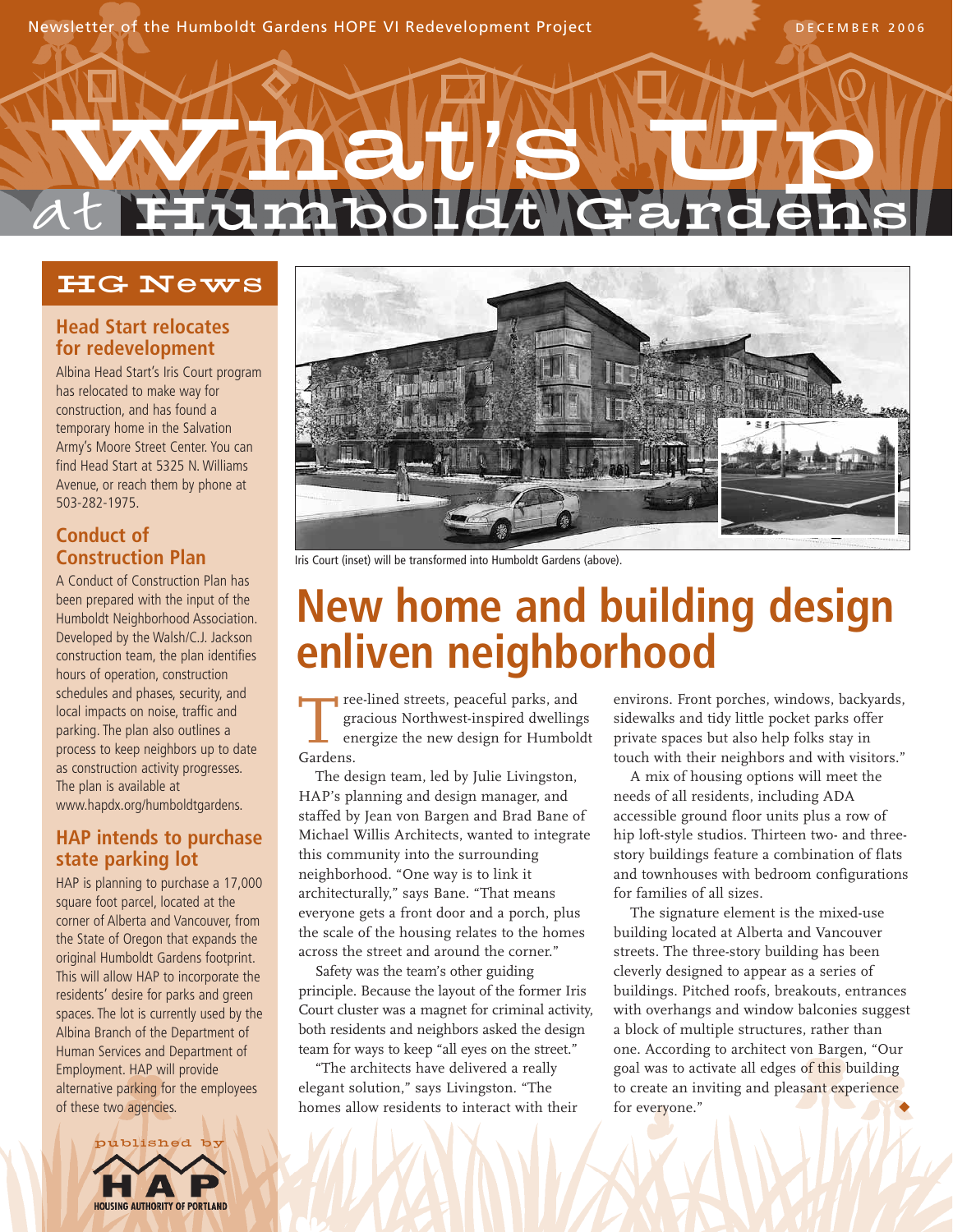## **Construction timeline: project underway**

**The construction fence is up and construction staff are on-site during the workday. Twenty-four hour security is underway. Construction alerts will keep adjacent neighbors aware of changes, such as the results of negotiations with TriMet regarding the temporary relocation of bus stops during construction.**

#### **Demolition and abatement** December 06 - March 07

#### **Right of way construction** March 07 - August 07

#### **Housing construction** June 07 - August 08

#### **Residents begin to move back** in August 08

## **Iris court materials to be reused and recycled**

emolition no longer means<br>simply tearing down a strue<br>and dumping it at the lands<br>Reuse and recycle is the industry simply tearing down a structure and dumping it at the landfill. Reuse and recycle is the industry standard these days, according to Larry Robertson, senior project manager on the Walsh/C.J. Jackson construction team. With design plans in hand, the team is preparing to tear down the old Iris Court cluster buildings to pave the way for the new Humboldt Gardens. The task at hand is figuring what to do with the old Iris Court materials.

HAP is looking at several options including deconstruction, which is a painstaking process to take a building apart piece by piece in an effort to nearly recycle an entire structure. "Deconstruction maximizes recycling or reuse of product," says Robertson, "including lumber, doors and hardware, appliances, cabinets, wood trims, windows, and roofing materials, to name a few."

Deconstruction can recycle 95 percent of building material, but it is time consuming and expensive so HAP plans to look closely at the budget to see how much of that it can do.

Even demolition involves recycling, observes Robertson. "The day is long gone when buildings are torn down and thrown out. Recycling materials costs a fraction of what it does to co-mingle material." Sorting material by type so that it is properly recycled is more economical as well as good for the environment. HAP and the construction team have an overall goal to recycle 80 percent of the total of all building material

All concrete onsite — sidewalks, asphalt, paving — will be crushed and reused for foundation and site work. Even the brick exterior will be crushed and used as structural fill for the basements on the existing property.

Demolition or deconstruction will take place between January and March 2007. ◆

## **CONTRACTING OPPORTUNITIES**

#### **We are replacing the Iris Court public housing community in North Portland with a mixed-income development, Humboldt Gardens.**

Walsh Construction and CJ Jackson will team as Construction Managers/ General Contractors on the \$40 million project. HAP and its CM/GC team are committed to providing opportunities for disadvantaged, minorityowned, women-owned and emerging small businesses. D/M/W/ESB firms provided 24 percent of the construction on HAP's New Columbia redevelopment, representing nearly \$24 million in contracts.

#### **Watch for Humboldt Gardens building opportunities:**

**Right of Way** (streets, landscaping, lighting) • January 2007 **Housing Construction** • March 2007

Visit **www.hapdx.org/humboldtgardens/** and click on Business Opportunities



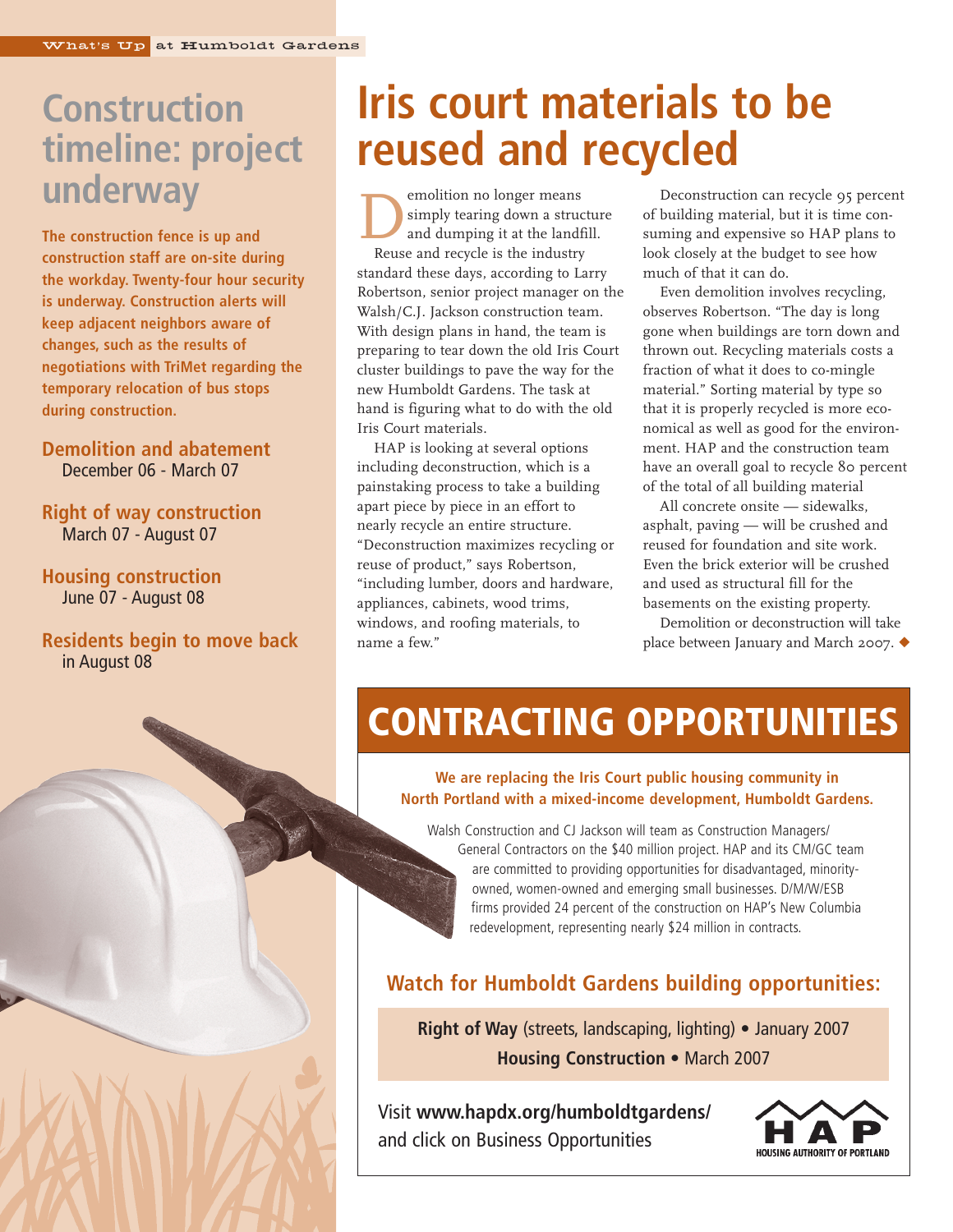# Mapping out relocation

hat does it take to move 85 households?

Hundreds of boxes, dozens of moving vans and car trips, several friends, and countless miles of road driven as residents relocated from the Iris Court cluster in preparation for redevelopment. A math calculation aside, the end result is that all residents from Iris Court were moved successfully with few hitches along the way.

Coordinating the relocation of residents was the job of Chrissy McCausland, HAP's relocation supervisor, and her staff of four. "Everyone moved at their own pace," she explains. "Our first family moved out in March 2006 and our last family left in early October."

Residents had the option of coordinating their own move using a small stipend, or using moving services provided by HAP. Nearly 75 percent of the residents elected to organize their own move with the help of family and friends.



"I like to say that this was the Super Bowl of moving," exclaims Pete Luca, former Iris Court resident. "Everybody had their position and did it well. HAP staff definitely came in first place with

Pete Luca

this operation. They made everyone feel so comfortable that moving ended up being very easy."

Households could specify where in the city they'd like to live, and each one was able to get their first choice. So where did everybody go? Sixty-eight percent of residents remained in North and inner Northeast Portland, with another group spreading out to Southeast and outer Northeast Portland. Residents could also opt to move to public housing or use a Section 8 voucher to move somewhere of their choosing. Here's how the numbers break down:

- ◆ 36 households chose Section 8 housing vouchers
- ◆ 26 households chose to relocate to

**Iris Court cluster relocation – October 2006 Where did everybody go?**



public housing or use their Section 8 voucher at New Columbia

- ◆ 27 households relocated to other HAP public housing
- ◆ Fewer than 5 moved to unassisted housing or made other arrangements

An initial survey of residents says that

63 percent plan to return to Humboldt Gardens. "People may feel settled in these new places and could choose not to return to Humboldt Gardens," observes McCausland. "For many, however, it is a big pull to live in brand new housing that no one has lived in before. They're all looking forward to what's ahead."